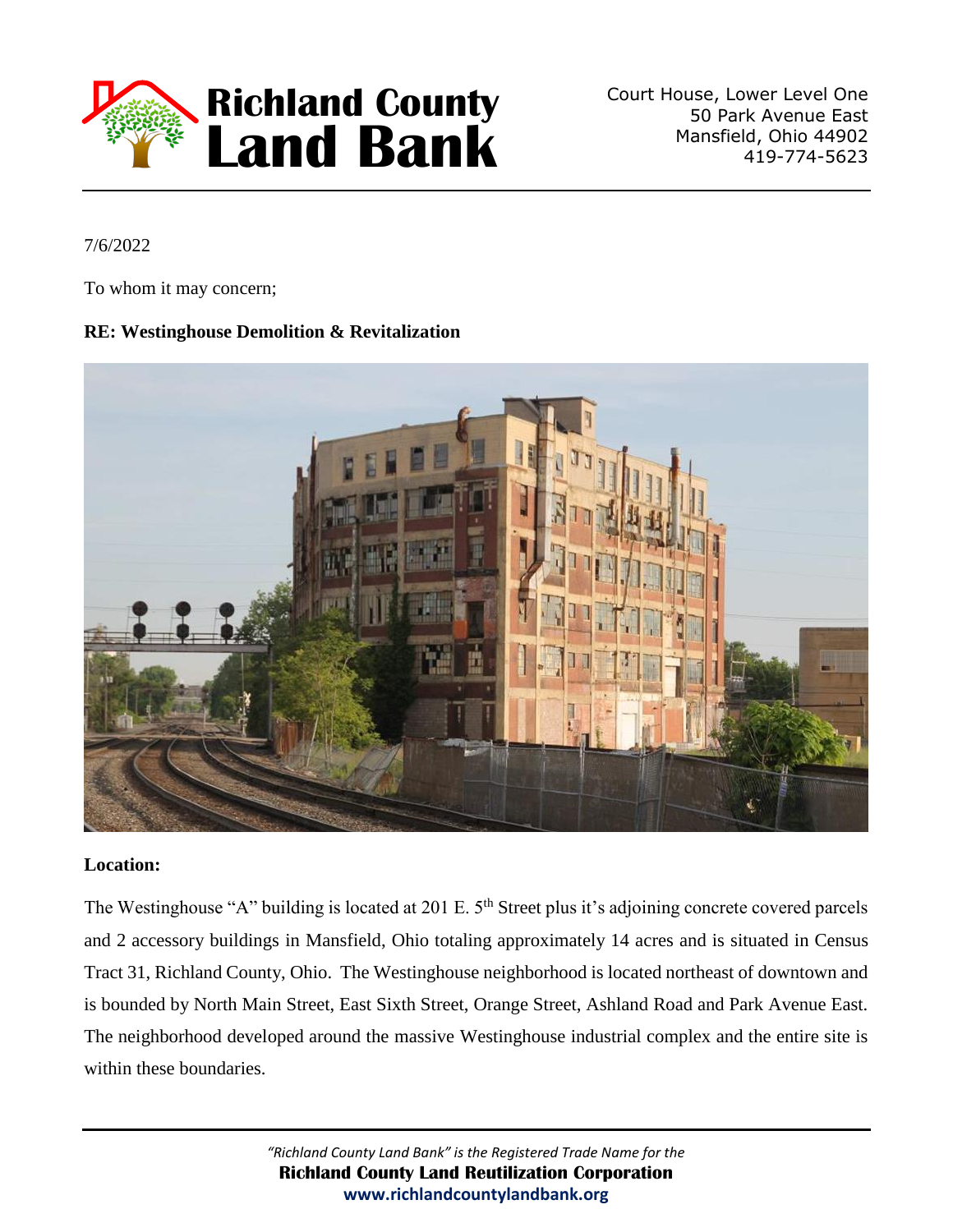#### **Population & Median Household Income:**

According to the 2020 census, which is the most recently published data, Census Tract 31 is designated as a Qualified Census Tract ("QCT") with a median household income of \$18,693. According to the same data, the population for Census Tract 31 is currently estimated at 2,249.

#### **Description of the harm needed to be addressed:**

The Westinghouse Company, once a major manufacturer employer in Mansfield, ceased operations in 1991. Since that time, much of the Westinghouse property has fallen into significant disrepair, creating a number of worsening challenges for the surrounding neighborhood. This site is located entirely within a QCT that was disproportionately impacted by the negative health and economic impacts of COVID-19. Living near abandoned and vacant property is correlated with worse physical health and mental health outcomes. According to the Richland County Community Health Assessment, mental health is identified as a significant problem impacting the overall health in the community. Abandoned industrial properties are associated with higher rates of crime, and such properties pose both an environmental hazard and a barrier to economic recovery. The vacant industrial Westinghouse A building is in such a state of significant disrepair that it unnecessarily creates a public health and safety hazard and suppresses property values for the property owners and 2,249 residents, already disproportionately impacted by poverty, living in this QCT.

#### **Explanation of why a capital expenditure is appropriate:**

Demolition and remediating environmental contaminants at the vacant and abandoned Westinghouse industrial building will create a safer and healthier neighborhood, leading to improved public health and economic outcomes for the residents of this census tract. Importantly, this demolition will not reduce affordable housing stock in this neighborhood as the Westinghouse A building is old industrial and otherwise uninhabitable. The demolition, remediation, and subsequent greening and/or possible future redevelopment will have a positive impact on combating mental and physical health struggles in this neighborhood that have been exacerbated by the negative impacts of COVID-19. These Capital Expenditure funds will be used towards the 20% match for the Ohio Department of Development's "Brownfield Remediation Program." The Westinghouse remediation and demolition estimated total cost is 4M and Richland County Land Bank was recently awarded a 3M grant through the Ohio Department of Development's "Brownfield Remediation Program" for this project.

#### **Neighborhood Revitalization Strategy:**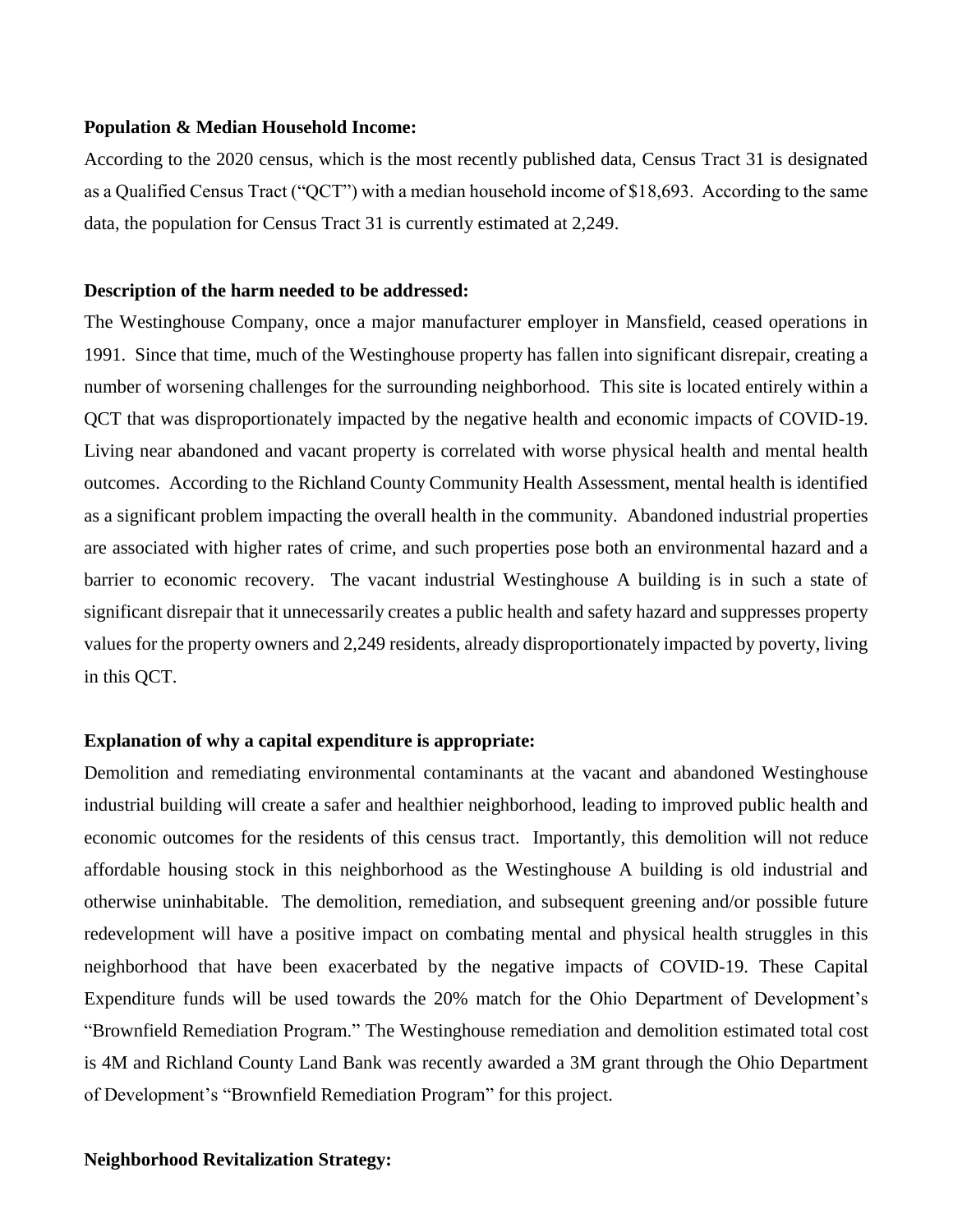Multiple planning partners have identified the Westinghouse neighborhood as a target for strategic revitalization through demolition, remediation and greening or other improvement. Downtown Mansfield, Inc. is a non-profit membership organization that has been active for over two decades, and the organization has specifically identified the Westinghouse neighborhood as a targeted area of revitalization.<sup>1</sup> The Mansfield Rising Downtown Investment Plan has also recognized the Westinghouse property as a site for future community improvements, which begins with demolition of the old industrial structures.<sup>2</sup> Additionally, Mansfield's Enterprise Opportunity 360 Measurement Report, which includes the entirety of Census Tract 31, promotes the strategy of demolition and greening or improvement, stating the following: "The physical quality and safety of a neighborhood can have an enormous impact on residents' outcomes. Pollution, crime, vacant and/or dilapidated buildings and even the risk of natural threats, like flooding, can affect residents' health, housing stability and safety."<sup>3</sup> Accordingly, the State of Ohio has recognized this demolition, remediation, and revitalization project as meritorious pursuant to the guidelines of the state program. $<sup>4</sup>$ </sup>

Both the local community and the State of Ohio are supportive and desire this demolition and revitalization plan as evidenced by the significant funding that has been secured to move this initiative forward. This project will have the greatest effect on census tract 31 with its 2,000+ residents, but the positive impact will be felt by all 125,000 residents of Richland County.

# **Comparison of Proposed capital projects against at least two alternative capital expenditures and demonstration of why the proposed capital expenditure is superior:**

#### **OCie Hill**

 $\overline{a}$ 

Another project considered for capital expenditure include funds use as match to demolish OCie Hill, a City of Mansfield school, remodeled and added onto in the 1950's. While the demolition of the school is estimated to be well over 1/2 M there are no other contaminates making this site a Brownfield. This site is located in the North End of Mansfield in Census Tract 7, which shares many of the same characteristics as Census Tract 31. The Land Bank Board chose the Westinghouse over OCie Hill because demolition funds are easier to come by then Brownfield funds. We did not know if a Brownfield grant such as this

<sup>&</sup>lt;sup>1</sup> Mansfield Historic Preservation Plan 2015 (p. 43)

<sup>2</sup> Mansfield Rising Downtown Investment Plan 2019 (pp. 54-55)

 $3$  Enterprise Opportunity 360 Measurement Report (p. 10)

<sup>&</sup>lt;sup>4</sup> See, Ohio Revised Code Section 122.6512 Building demolition and site revitalization program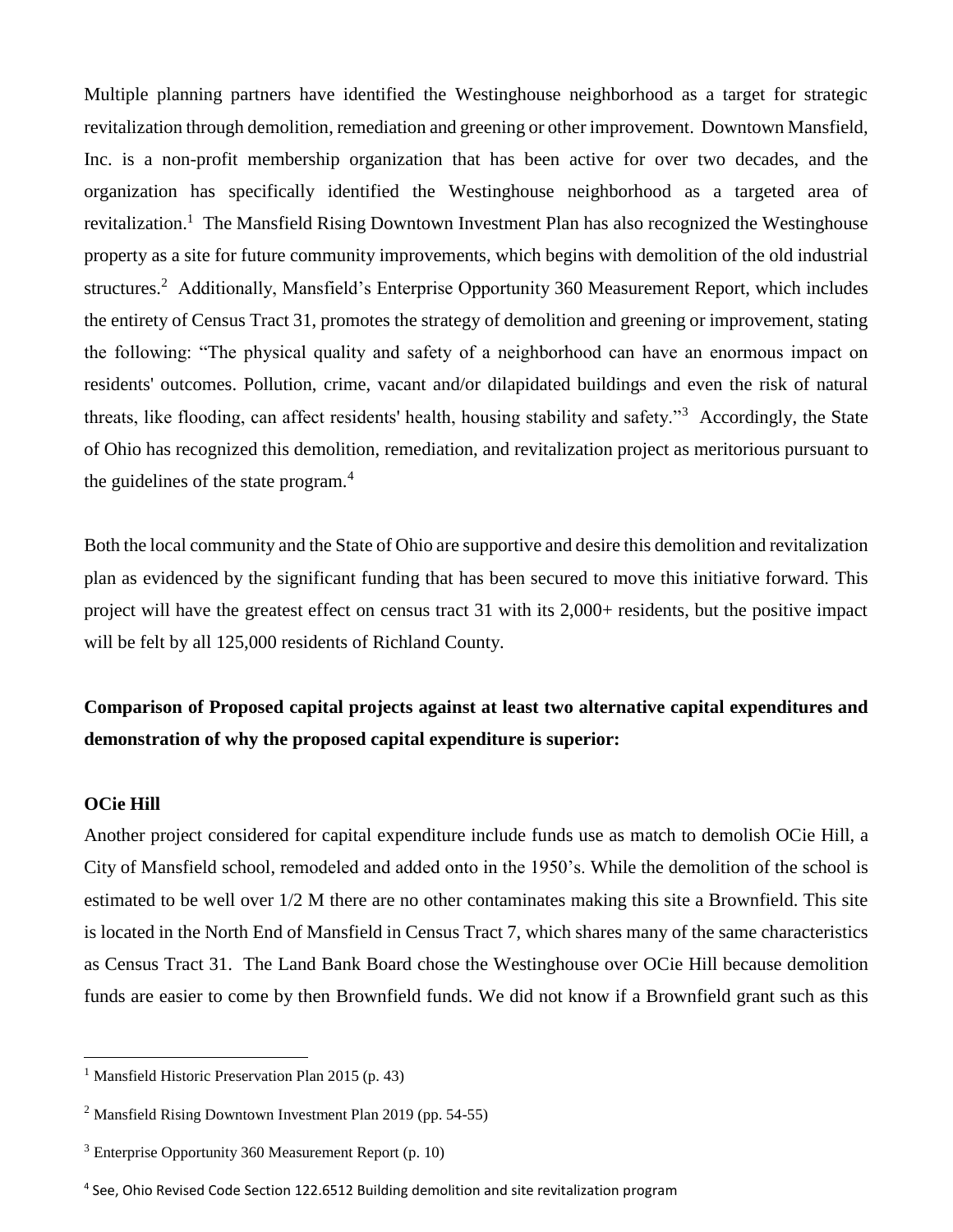would ever become available again. The Land Bank is continuing to look for future funds to demolish this building.



#### **Denver Roof**

The third project we considered asking for a capital expenditure was the Denver Roof property. (Denver Roof was the name of the property owner). This property started its life out as farm implement manufacturer in the early 1900's. Over the past few decades, it was a trailer manufacture and a warehouse. Denver Roof purchased the property in 1994 and has been renting portions of the property out as storage. He passed away late last year. This property went up for auction and was sold to an adjoining property owner who wishes for us to assist him in the remediation of this property. We expect the demolition and remediation cost to be north of 1M, this site is located in Census Tract 9 which is not a QCT. While the Land Bank is going to continue to work on finding funding for this project was not selected because of its location.